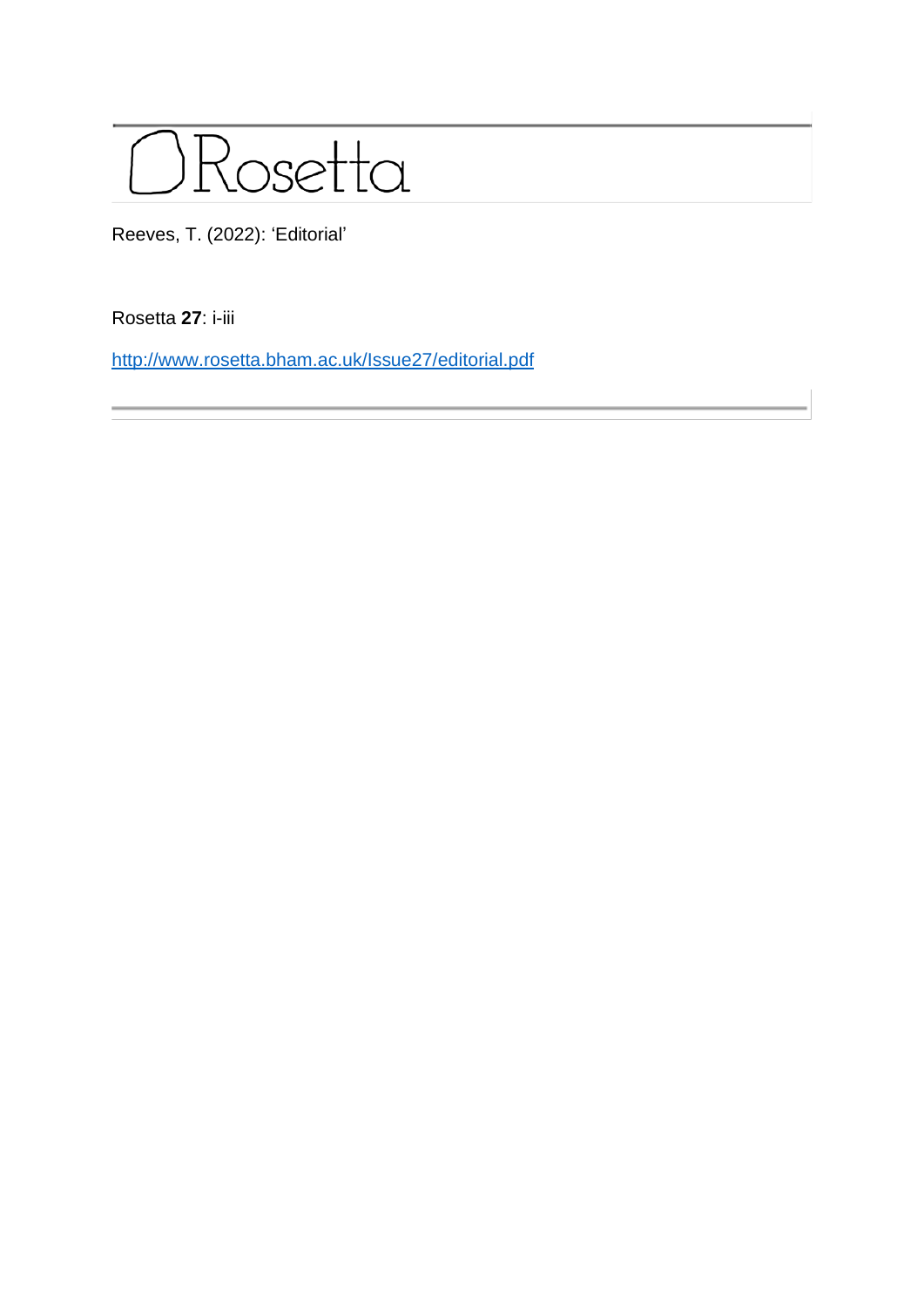## **Editorial**

It is with great pleasure, I present to you the 27th issue of Rosetta Journal. Engagement is a cornerstone of academia and as such this issue has been particularly special as we have gradually emerged from the national lockdown, in response to coronavirus, to once more engage with fellow researchers, sharing our ideas and developing new ones. The impact of the recent pandemic is still felt though, through increased digital interaction, opening up new networks and enabling wider engagement. Although based at the University of Birmingham, the Rosetta Journal has always benefitted from the support of a diverse range of postgraduate and early career researchers both within the UK and further abroad. This year, however, we have expanded our pool of editors further than before, with new members from as far as Germany, Cyprus and even Australia.

This year has also marked the beginning of a partnership with KSIO Journal (Časopis KSIO) based in the Faculty of Philosophy at the University of Belgrade, in Serbia. This partnership has been based on our shared values and goals. Both are post-graduate run journals aimed at postgraduates and early-career researchers, committed to providing people with both the opportunity to publish and/or gain editorial experience in a peer-supported environment. Our partnership has led to not only shared marketing strategies to expand the reach of our respective journals but has more broadly opened up new networks to share research and experiences helping us as both individuals and organisations to improve our skillsets.

Before mentioning the exciting range of papers published in this issue, I would first like to pay testament to the incredible work of this year's editorial board without whom this issue would likely not have been the success that it is. I would like to thank Marcus Spencer-Brown, our articles editor, whose diligence in sorting through submissions and managing the peer-review process has helped us maintain the integrity of our journal and allowed us to include exciting new research in this issue. I would also like to thank Cannon Fairbairn, who despite working remotely from the USA for most of the year, has been a key part of the team, communicating with authors, publishing companies and editors to ensure we are able to provide books to prospective reviewers and in turn, are able to publish useful pieces on some of the exciting new

i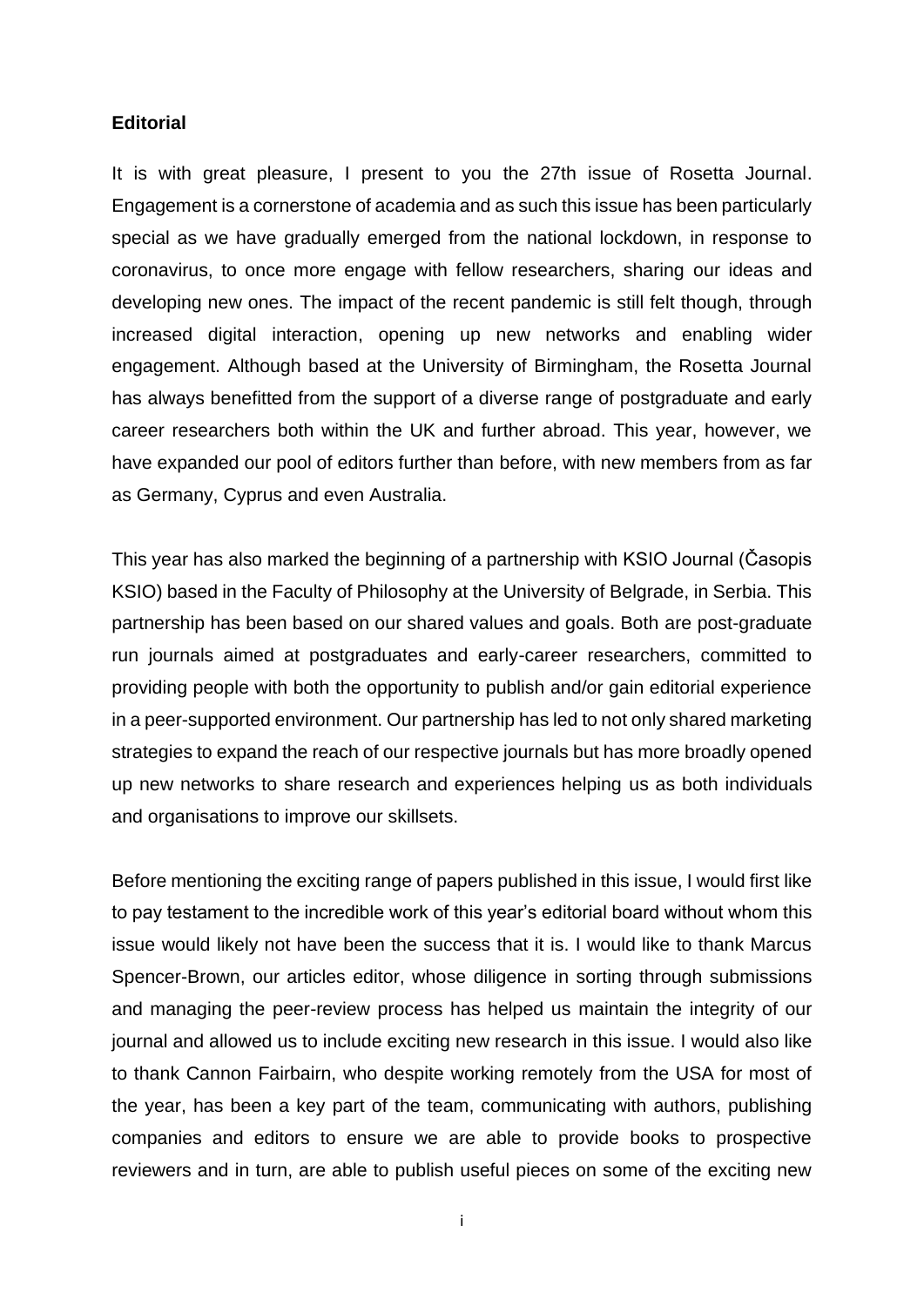literature that is being produced at this time. Special thanks are also due to Laura Clark, who has provided vital tech support to the journal over the last couple of years. Without her patience and hard work, we would not have been able to share this issue with you today. I would also like to thank the rest of our editorial board, specialist and copy editors, both new and old, for the dedication and support in bringing this issue to fruition. In particular, I would like to mention the efforts of Dr Abraham I. Fernández Pichel, Dr Arnaud Quertinmont, Asa Lower, Beren-Dain Delbrook, Cinzia DuBois, Emma Thompson, Harriet Kent, James Cogbill, John Mitchell, Josh Webb, Lluís Jerez Bertolín, Lucilla Crespi, Lucrezia Sperindio, Marwa Abdel Razek Mahmoud, Mary Fragkaki, Oscar Goldman, Rachael Banes, Rachael McLaughlin, Tim Elliott and Toby Fenton.

This issue includes a variety of topics that showcase the diverse scope of the journal, as well as the incredible expertise of our editors. This year we are able to present a total of four articles and five book reviews in our largest issue in recent years. These cover various aspects of modern reception, classics, archaeology and ancient history from across the world.

Our issue starts with Maiken Mosleth King's article on the pseudo-archaeological narrative for the involvement of extraterrestrials in the emergence of ancient Near East civilisations. It links these ideas into concepts of 'otherness' in contrast to notions of western culture as more normative. This piece provides an ever-relevant commentary, as academic-based reasoning is ever under attack from pseudo-sciences and conspiracy theorists.

From this, we move on to Dr Anthofili Kallergi's piece which aims to provide a fresh examination of the portrait of Lucilius in Horace's satire. It examines Horace's thoughts towards Lucilius, as shown in his writings. This piece discusses both the ways in which Horace acknowledges his contributions to the genre but also criticises elements of his style, and in doing so sets apart his own work. With so much modern scholarship on the classics, this article shines light on an interesting perspective; a classical source discussing another.

ii